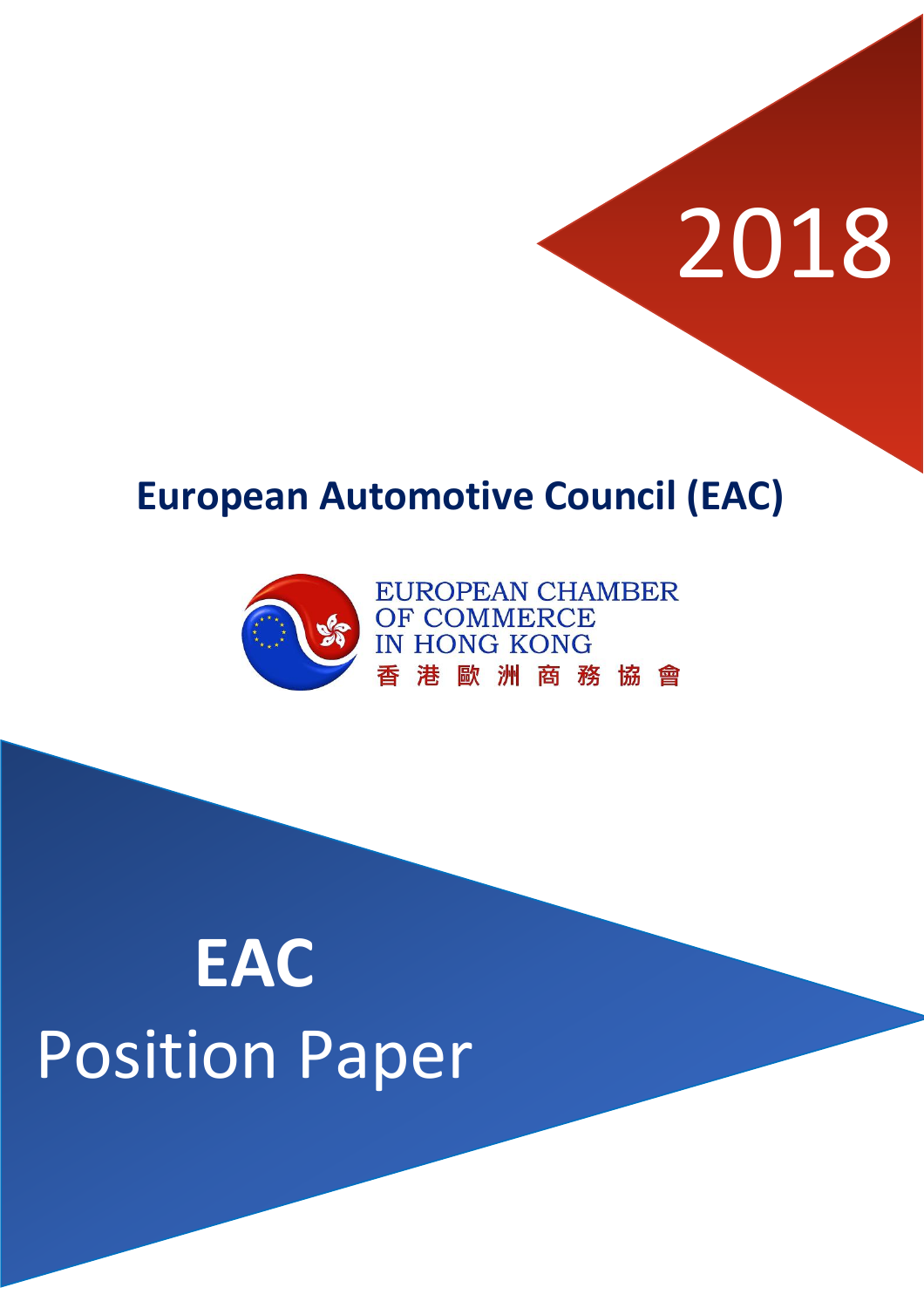#### **About the EAC**

The European Automotive Council (EAC) of the European Chamber of Commerce represents the European passenger car and commercial vehicle manufacturers in Hong Kong. The Council aims to bring forward proposals and be a partner to the Government of the Hong Kong Special Administrative Region of the People's Republic of China, (Hong Kong), working together towards a safer, greener, more efficient and more competitive automotive sector. Members of the Council are European vehicle manufacturers, their subsidiaries and/or representative offices. This Position Paper expresses the common work and views of the members of the EAC and aims to lead to overall improvements in the target areas.



1302, 13/F, 158 Queen's Road Central, Central

#### Hong Kong

(852) 9150 3217

[www.eurocham.com.hk](http://www.eurocham.com.hk/)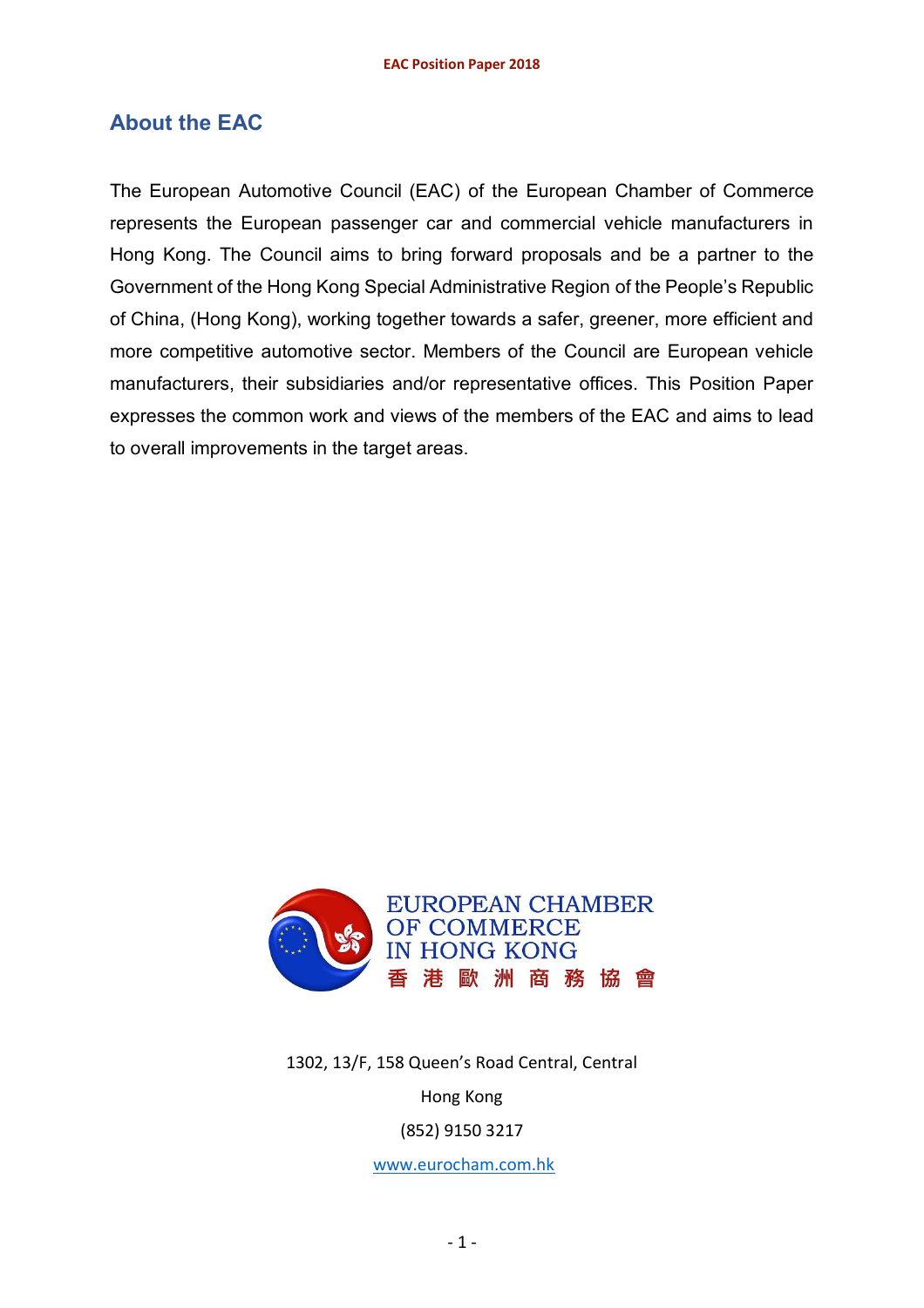#### **Table of Contents**

| 6.3 Installation of traffic detectors, Speed Map panels and Journey Time Indication |  |
|-------------------------------------------------------------------------------------|--|
|                                                                                     |  |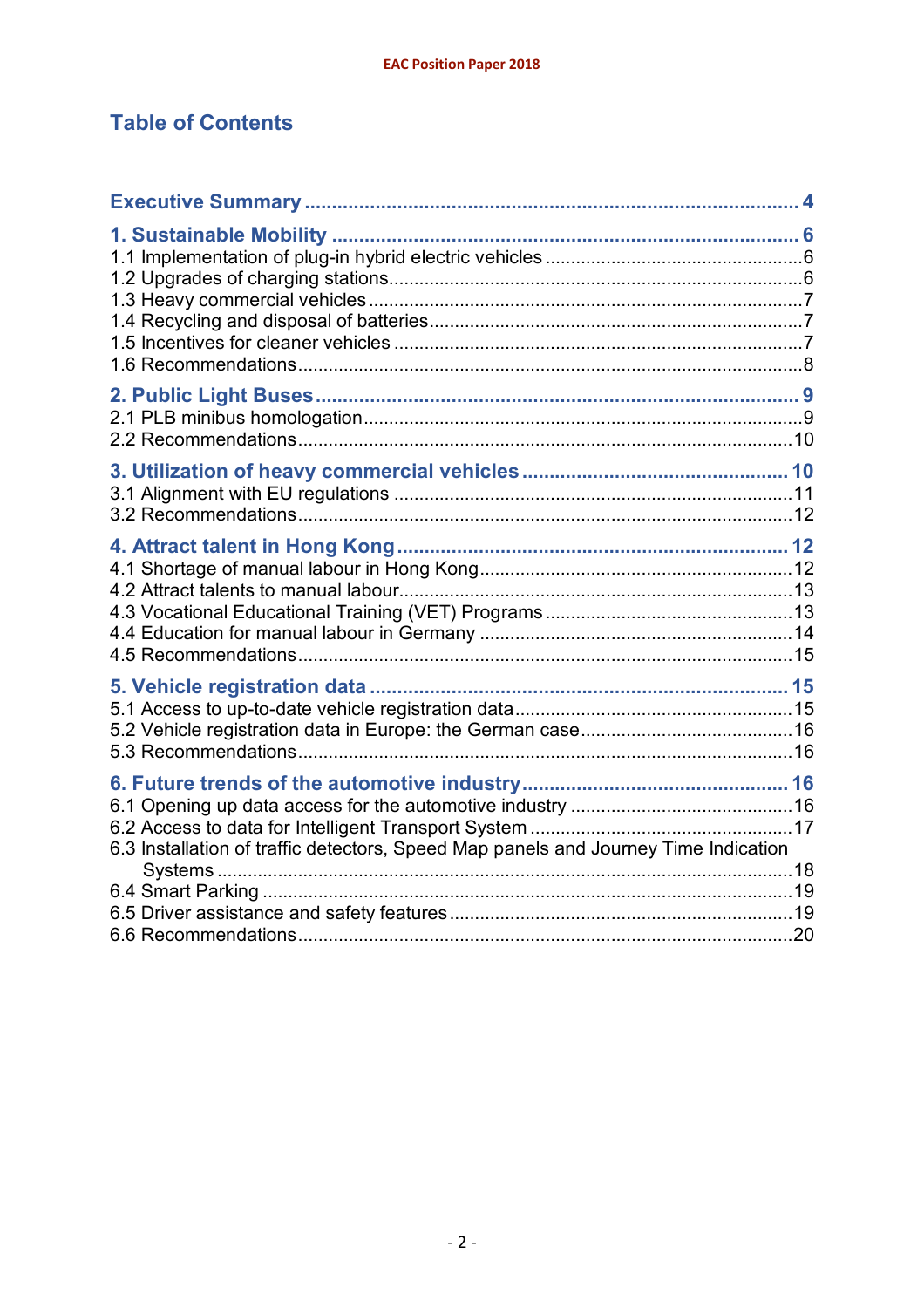#### **Abbreviations**

| <b>ADAS</b>                 | <b>Advanced Driving Assistance Systems</b>              |  |  |  |
|-----------------------------|---------------------------------------------------------|--|--|--|
| AV                          | <b>Autonomous Vehicles</b>                              |  |  |  |
| C-ITS                       | Cooperative Intelligent Transport System                |  |  |  |
| <b>ECE</b>                  | Economic Commission for Europe of the United Nations    |  |  |  |
| <b>ELS</b>                  | Earn and Learn Scheme                                   |  |  |  |
| <b>ETSS</b>                 | <b>Engineering Training Subsidy Scheme</b>              |  |  |  |
| <b>EU</b>                   | <b>European Union</b>                                   |  |  |  |
| <b>Hong Kong</b>            | Hong Kong Special Administrative Region of the          |  |  |  |
|                             | People's Republic of China                              |  |  |  |
| <b>ITS</b>                  | <b>Intelligent Transport System</b>                     |  |  |  |
| <b>JTISs</b>                | Journey Time Indication Systems                         |  |  |  |
| <b>Mainland China</b>       | People's Republic of China                              |  |  |  |
| <b>PHEV</b>                 | Plug-in hybrid electric vehicle                         |  |  |  |
| TD                          | <b>Transport Department</b>                             |  |  |  |
| <b>PLB</b>                  | <b>Public Light Buses</b>                               |  |  |  |
| <b>Policy Address</b>       | The Chief Executive's 2017 Policy Address from the      |  |  |  |
|                             | Hong Kong Special Administrative Region of the          |  |  |  |
|                             | People's Republic of China                              |  |  |  |
| <b>Smart City Blueprint</b> | Report of Consultancy Study on Smart City Blueprint for |  |  |  |
|                             | Hong Kong                                               |  |  |  |
| <b>SMPs</b>                 | <b>Speed Map Panels</b>                                 |  |  |  |
| <b>VPET</b>                 | <b>Vocational and Professional Education Training</b>   |  |  |  |
| <b>VTC</b>                  | <b>Vocational Training Council</b>                      |  |  |  |
| V <sub>2</sub> C            | Vehicle-to-car                                          |  |  |  |
| V <sub>2</sub>              | Vehicle-to-infrastructure                               |  |  |  |
| V2X                         | Vehicle-to-everything                                   |  |  |  |
| <b>WLABs</b>                | <b>Waste Lead-Acid Batteries</b>                        |  |  |  |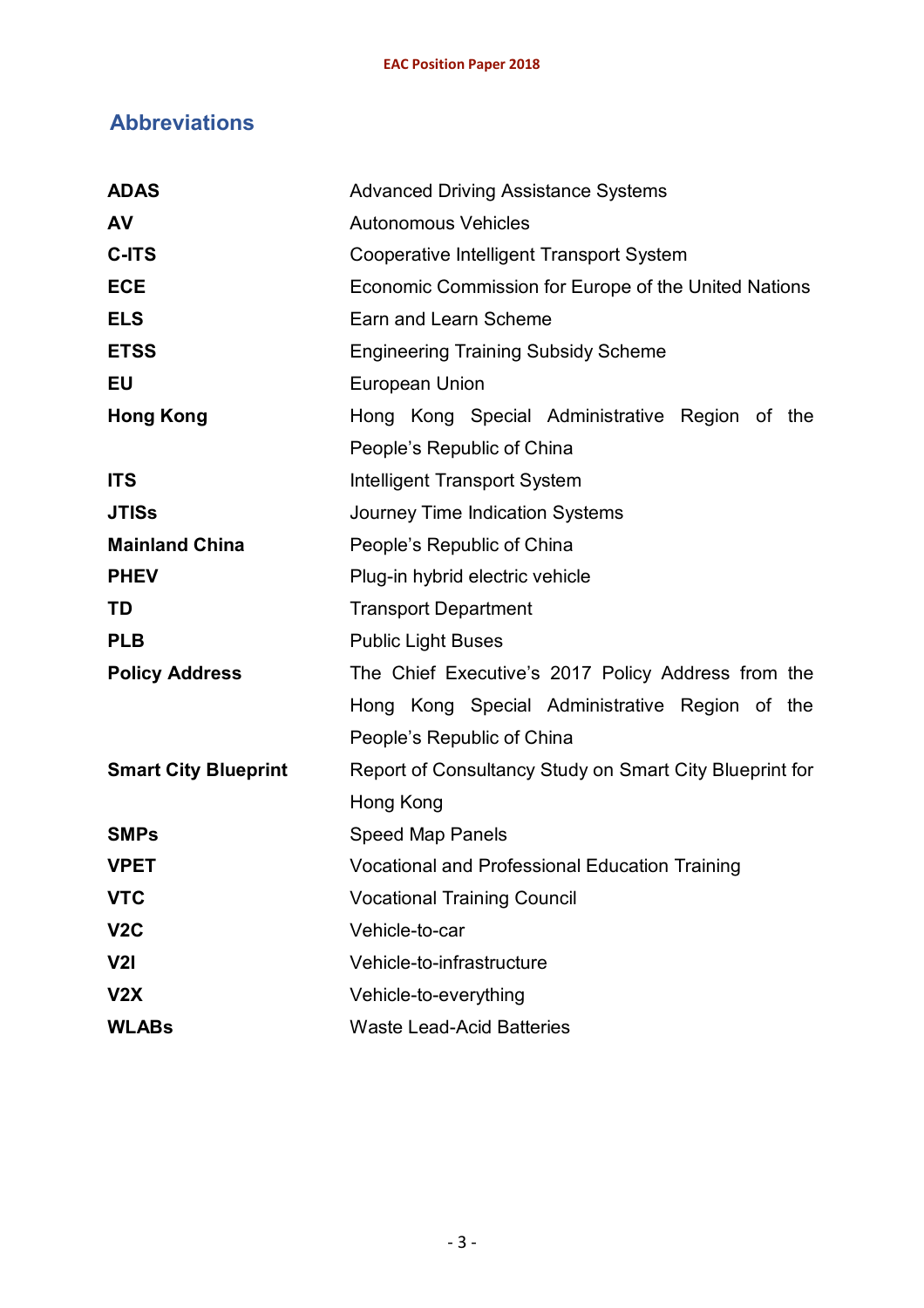#### **Executive Summary**

The European Automotive Council (EAC) would like to submit the following recommendations for the attention of the Government of Hong Kong.

**Sustainable mobility** plays a key role in enhancing Hong Kong's results in reducing air pollutant emissions and promoting environmentally friendlier vehicles. In this regard, the EAC suggests further measures should be taken. First, the promotion of plug-in hybrid vehicles by utilising relevant incentives, can significantly contribute to the transition to electro-mobility. Second, the upgrade of charging stations requires further incentives to enjoy the benefits of off-peak charging. Third, the Government's *green* agenda should include steps to reduce total emissions of the heavy commercial vehicle fleet through an holistic approach including increased efficiency (see below), encouraging the use of alternative sustainable fuels and scrapping of older vehicles. Fourth, due to the increasing number of electric vehicles (EVs) in Hong Kong, there is an urgent need to improve the waste battery handling. Finally, the EAC strongly encourages the Hong Kong Government to review the parameters for the qualifying standards within its Environmentally Friendly Vehicle Scheme.

**Public light buses** (PLB) represent a category of vehicles in Hong Kong where the EAC can positively contribute. In fact, by allowing exemptions (i.e. length restriction) for the latest European minibuses complying with the Euro VI standard, the Government could introduce safer and more environmentally friendly minibuses to the Hong Kong PLB market.

The **efficient utilization of heavy vehicles** is an issue that requires the attention of the Government. Recent trends are for larger numbers of articles being transported with decreasing density and higher volumes. The EAC believes that allowing the circulation of larger trucks while reviewing the weight regulations for those trucks operating at their current legal weight limits will result in a reduction of trucks on the road, a reduction of fuel consumption per tonne.km, less traffic congestion and less air pollution.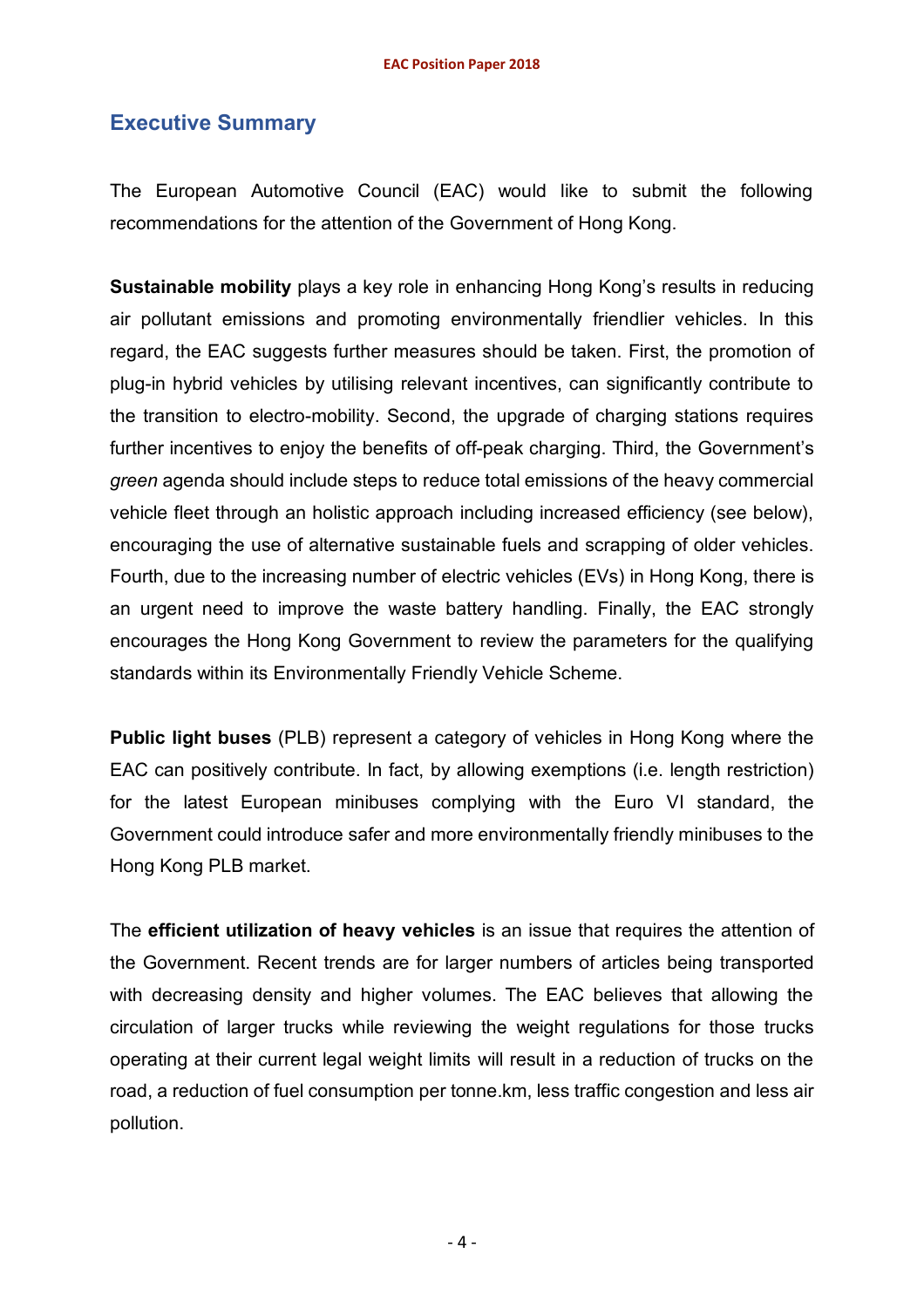#### **EAC Position Paper 2018**

The current shortage of manual labour is a clear signal that **attracting talent in Hong Kong** is a primary need. While the Vocational Education Training (VET) Programs demonstrate the Government's awareness of this issue, the EAC nonetheless suggests to raise the status of these workers, as well as to increase the labour market competitiveness by looking at other national examples (e.g. Mainland China) and to adopt best practices from the European vocational education systems (e.g. Germany).

The Hong Kong Transport Department has achieved significant improvements in terms of access to up-to-date **vehicle registration data**. However, to fully benefit from this service, the EAC suggests the monthly publication of a more processed dataset of vehicles registrations.

Finally, the EAC would like to draw the attention of the Hong Kong Government to the **future trends of the automotive industry**. First, opening up data access for the automotive industry is a key step that will not only provide a roadmap to the stakeholders seeking improvement on the future of mobility, but it will offer the opportunity for Hong Kong to be a leader in the connected vehicles market. Second, granting access to data for Intelligent Transport System is necessary in order to achieve the possibility to introduce connected vehicles in Hong Kong; real-time traffic information and on-street smart parking meters should be at the top of the agenda. Third, an improved vehicle-to-infrastructure communication by using in-vehicle displays represents a safe and environmentally friendly solution to improve the current traffic situation as well as to reduce air pollution. Fourth, owners of public car parks must be willing to share their information on parking vacancy with the government. Fifth, in order to provide the legal framework relating to autonomous vehicle pilots in Hong Kong, a review of the Traffic Ordinance (Cap. 374) is of primary importance.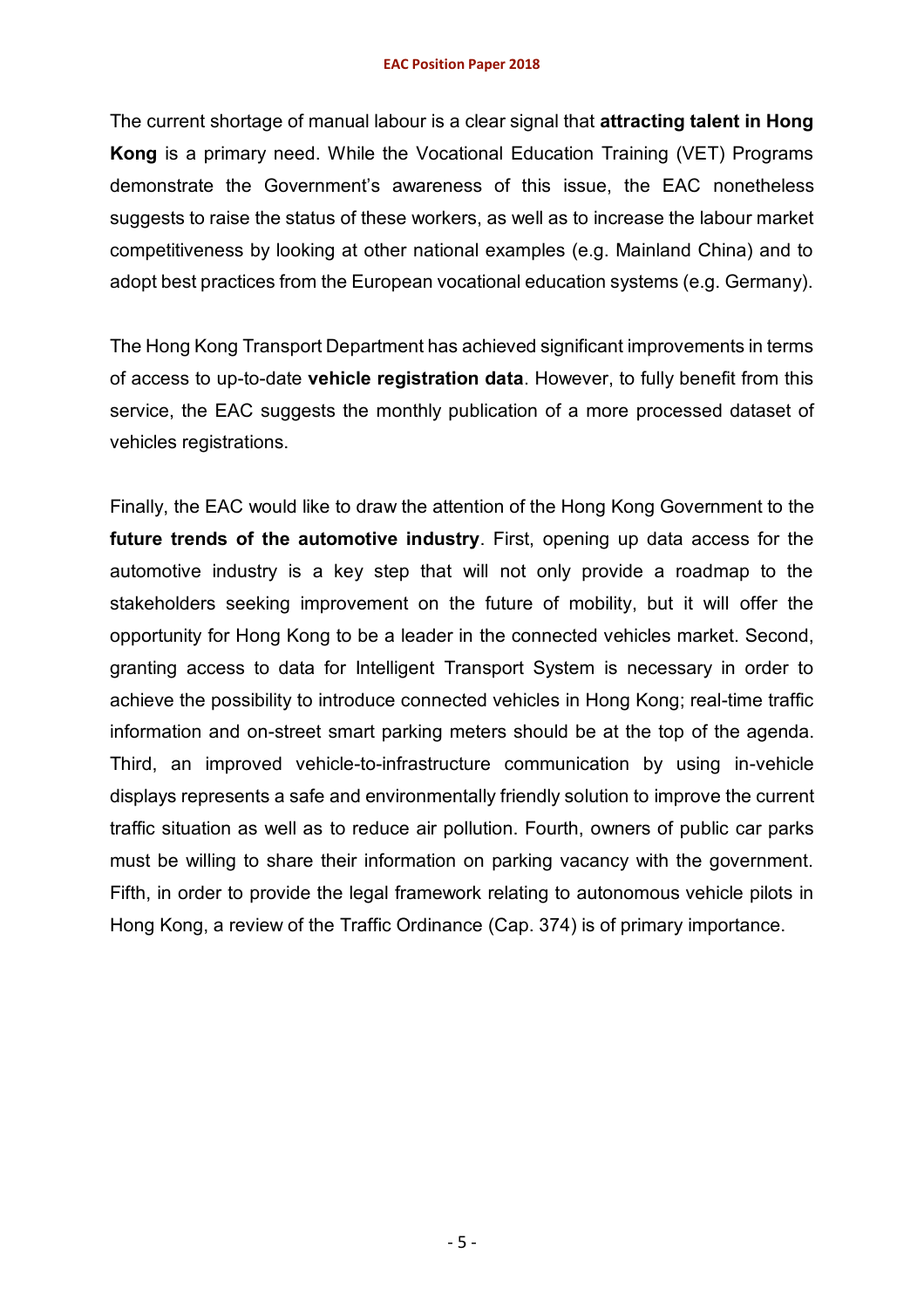#### **1. Sustainable Mobility**

The Hong Kong Environmental Protection Department's efforts to promote electric vehicles (EVs) have been successful, as demonstrated by the significant rise in the number of these vehicles: as at the end of February 2018, there are 11,103 EVs for road use, up from less than 100 in end 2010<sup>1</sup>. Although electric vehicles do emit indirectly – with the carbon intensity of the fuel mix of electricity generation and power station emissions reducing their environmental friendliness – EVs are still strongly promoted by the Hong Kong Government. As affirmed in the *Budget Speech 2018-19*, the Government has extended the first registration tax (FRT) concessions for EVs until 31 March 2021*<sup>2</sup>*. Furthermore, the introduction of the "one-for-one replacement" scheme will allow eligible private car owners who buy a new electric private car and scrap an eligible private car to enjoy a higher FRT concession.

#### **1.1 Implementation of plug-in hybrid electric vehicle**

The plug-in hybrid electric vehicle (PHEV) offers owners without guaranteed access to charging points the confidence the car will be available for use when needed. This is due to its additional conventional powertrain if battery charge is low and external charging is not possible. However, as long as electricity is free or cheaper than petrol, it is anticipated that PHEV owners will drive on electric power whenever they can. PHEVs are therefore a powerful stepping stone supporting the change to EVs and the EAC therefore encourages the EPD to consider incentives to encourage the purchase of PHEVs.

#### **1.2 Upgrades of charging stations**

As at the end of February 2018, there are 1862 EV chargers for public use including 701 medium chargers in Hong Kong, covering all 18 districts in various types of buildings<sup>3</sup>. However, they mainly serve as supplementary charging facilities and, for

l <sup>1</sup> The Government of the Hong Kong Special Administrative Region, Environmental Protection Department. *Promotion of Electric Vehicles in Hong Kong.*  [http://www.epd.gov.hk/epd/english/environmentinhk/air/prob\\_solutions/promotion\\_ev.html](http://www.epd.gov.hk/epd/english/environmentinhk/air/prob_solutions/promotion_ev.html) (Accessed April 10, 2018).

<sup>2</sup> The Government of the Hong Kong Special Administrative Region. *The 2018-19 Budget*, 169-170. [https://www.budget.gov.hk/2018/eng/pdf/e\\_budget\\_speech\\_2018-19.pdf](https://www.budget.gov.hk/2018/eng/pdf/e_budget_speech_2018-19.pdf)

<sup>&</sup>lt;sup>3</sup> The Government of the Hong Kong Special Administrative Region, Environmental Protection Department. *Promotion of Electric Vehicles in Hong Kong*.

[http://www.epd.gov.hk/epd/english/environmentinhk/air/prob\\_solutions/promotion\\_ev.html](http://www.epd.gov.hk/epd/english/environmentinhk/air/prob_solutions/promotion_ev.html) (Accessed April 10, 2018).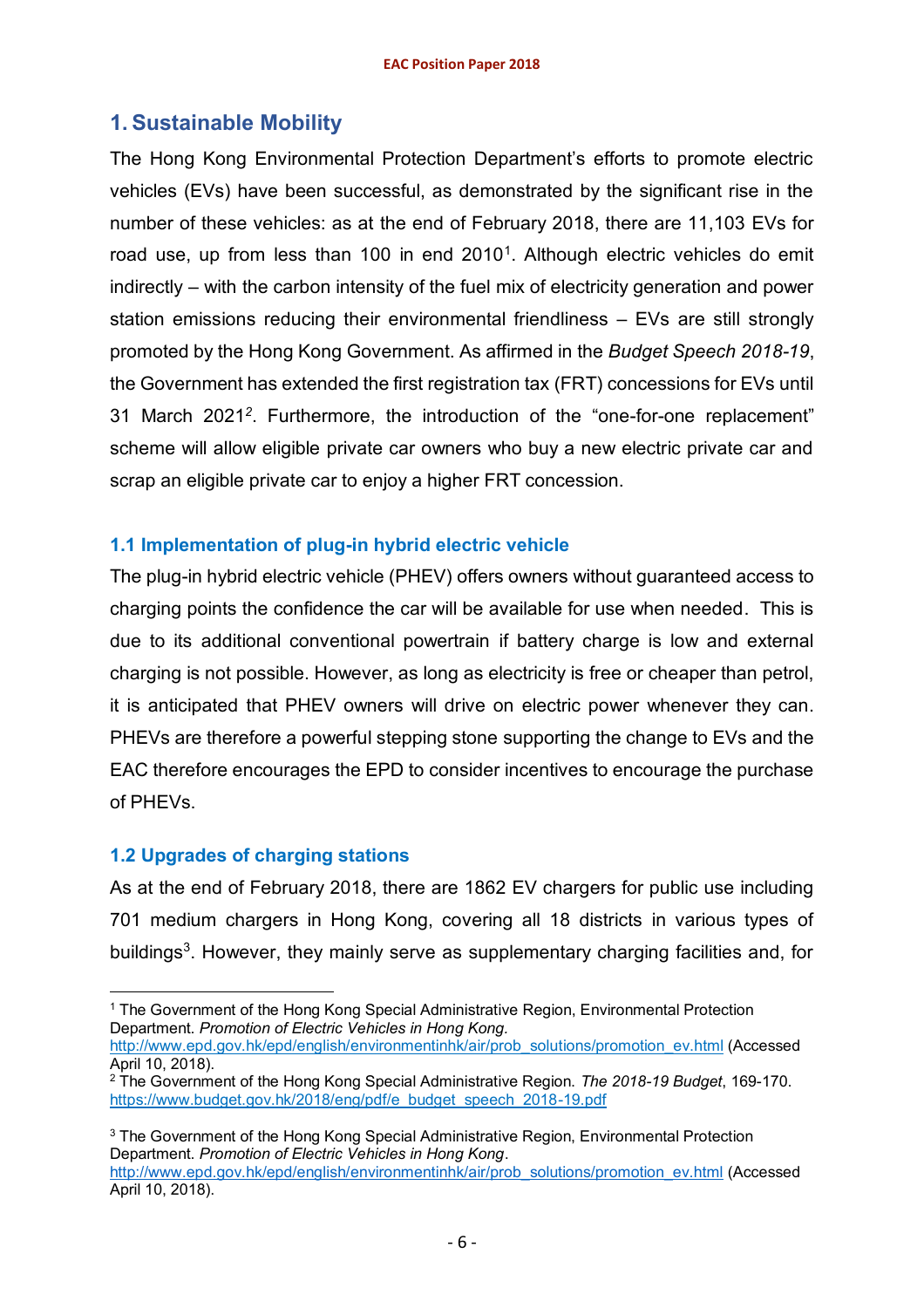this reason, the EAC encourages further incentives in order to reach a move to home charging and smart meters to gain the benefits of off-peak charging. In the long-term perspective, there is a need to move to clean and renewable energies to guarantee the proposed positive impact of electric vehicles on the environment and air quality.

#### **1.3 Heavy commercial vehicles**

Fully electric heavy commercial vehicles are still some way off being commercially and operationally viable. However, there are alternative solutions to reduce carbon and other emissions from heavy vehicles, including alternative fuels and hybrid drives. These solutions, however, have not so far been actively explored or encouraged in Hong Kong and the EAC proposes the Hong Kong Government to include such solutions in a road map towards a sustainable transport system.

#### **1.4 Recycling and disposal of batteries**

Waste Lead-Acid Batteries (WLABs) are classified as chemical waste and they are controlled under the Waste Disposal Ordinance (cap. 354) (WDO) and its subsidiary Waste Disposal (Chemical Waste) (General) Regulation (CWR). Hence, WLABs must be collected by licensed chemical waste collectors for delivery to licensed chemical waste treatment facilities for disposal. Currently, there are 23 licensed collectors but only two licensed recycling or disposal facilities. Due to the increasing amount of EVs in Hong Kong, there will also be a significant increase in the need for waste battery handling, including the handling of different types of battery<sup>4</sup>.

#### **1.5 Incentives for cleaner vehicles**

l

The Environmentally Friendly Vehicle (EFV) Scheme introduced by the Environmental Protection Department (EPD) is intended to encourage vehicle purchasers to buy vehicles of outstanding environmental performance. While the intention is good, the criteria applied to receive any incentive must achieve the objective while being fair to all suppliers. The EFV Scheme has worked well when the compliance standards applied within this Scheme have been based on recognized international standards, for example by encouraging the purchase of Euro VI vehicles before Euro VI standards

<sup>4</sup> The Government of the Hong Kong Special Administrative Region, Press Release. *LCQ16: Handling of waste car batteries*.<http://www.info.gov.hk/gia/general/201106/22/P201106220215.htm> (Accessed February 23, 2018).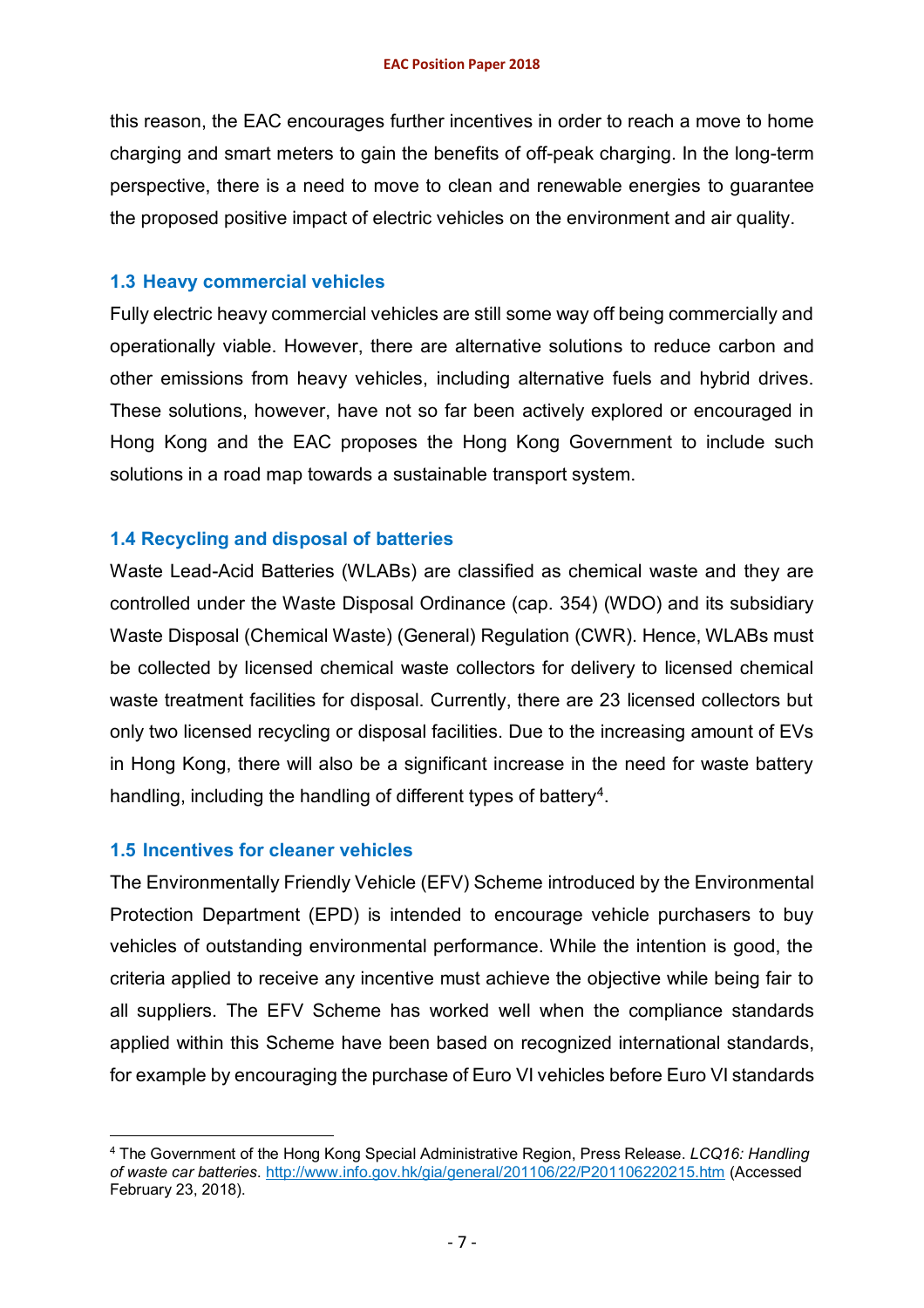become mandatory. However, it is not considered to be acceptable to create a local standard that does not truly reflect the environmental performance when the vehicles are in operation. Furthermore, the lead-time for announcing changes to the EFV Scheme has been very short in an industry that has lead times of several months and even years.

The latest Euro VI vehicles have, in any case, close to zero roadside emissions. Most of the pollution from vehicles is coming from pre Euro VI vehicles, so the introduction of a scrapping scheme to get older vehicles off the road was an excellent step taken by the EPD. The EAC therefore strongly supports the EPD investing in scrapping older vehicles as well as incentivising the purchase of lower emission vehicles when suitable international standards can be applied or if other methods can be found that more accurately and fairly compare the emissions of vehicles in operation.

#### **1.6 Recommendations**

The EAC would like to propose the following recommendations for the consideration of the Hong Kong Government:

- If the Hong Kong Government continues to support a policy encouraging the use of electric vehicles, then the purchase of plug-in hybrid electric vehicles (PHEVs) should also be encouraged as a "stepping stone" to full electric vehicles. Incentives given by the Environmental Friendly Vehicle Scheme to purchase EVs should be extended to PHEVs.
- To establish a "roadmap" with emission reduction objectives, working through future power generation fuel mix, alternative vehicle fuels, vehicles types and infrastructure for the new alternatives (be they electric vehicles or others), with the overall goal to gain environmental benefits from EVs, PHEVs and other technical solutions available today and coming in the future.
- To develop a long-term vehicular battery disposal and recycling strategy in order to avoid negative environmental impact when dealing with the batteries from electric vehicles.
- To continue the vehicle scrapping scheme to get older vehicles off the road.
- When establishing Qualifying Standards for the EFV Scheme, the EPD should investigate the use of international standards when available and/or find other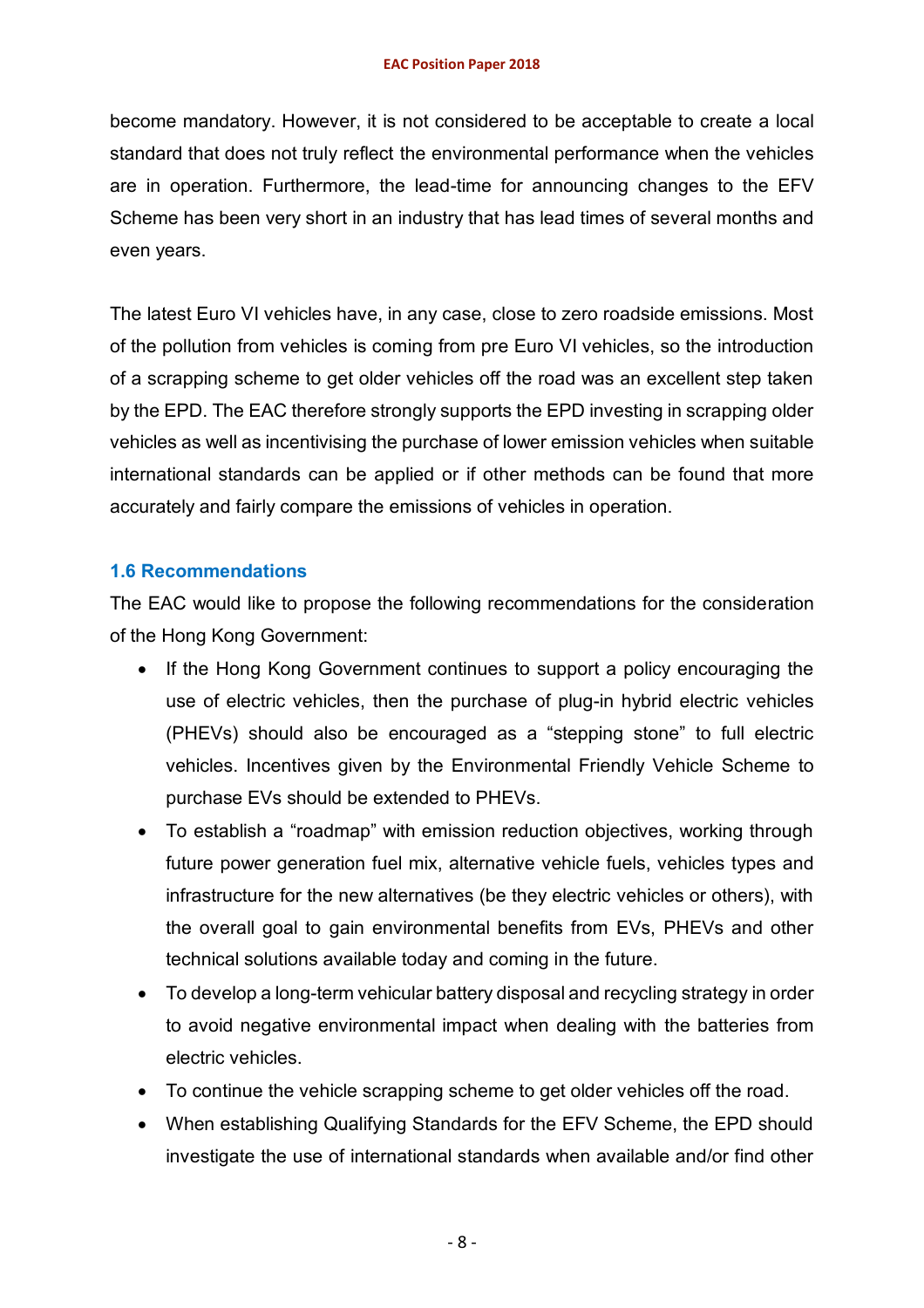methods that may be used to more accurately and fairly compare the emissions of vehicles in operation.

• Following an industry consultation on any change that may have an effect on the market, at least six months and preferably one year's notice should be given before introducing changes or amending the EFV Scheme.

#### **2. Public Light Buses**

l

#### **2.1 PLB minibus homologation**

European vehicles meeting the Euro VI standards bring benefits in terms of safety and environmental friendliness. Through the reduced roadside emissions and the implementation of new assistance features that help to increase road safety, these vehicles are designed with road and passenger safety in mind. However, due to the current Road Traffic Ordinance established by the Hong Kong Transport Department, European minibuses are restricted to enter the Hong Kong public light bus (PLB) market. The two main factors preventing the European PLB manufacturers' market access are:

- 1. The maximum length of light buses, which is seven (7) meters in Hong Kong.
- 2. The Hong Kong Transport Department requires a rear emergency exit<sup>5</sup>, which might not be available on European vehicles complying with the UNECE regulation6.

As a consequence, the current fleet of Hong Kong PLBs can only comply with Euro V standards. This length restriction prevents the circulation of European vehicles that, by respecting the European standards, are larger in size due to the need to accommodate more components in the driveline while placing the engine in a forward location outside the passenger area. This arrangement creates more space inside the vehicle and makes the front compartment an important cushion in case of frontal collision, thus

<sup>5</sup> The Government of the Hong Kong Special Administrative Region, Transport Department. Road Traffic (Construction and Maintenance of Vehicles) Regulations. Cap. 374A, Schedule 12, Part I, art. 58-61. [https://www.elegislation.gov.hk/hk/cap374A!en@2015-02-](https://www.elegislation.gov.hk/hk/cap374A!en@2015-02-06T00:00:00?SEARCH_WITHIN_CAP_TXT=emergency%20exit)

[<sup>06</sup>T00:00:00?SEARCH\\_WITHIN\\_CAP\\_TXT=emergency%20exit](https://www.elegislation.gov.hk/hk/cap374A!en@2015-02-06T00:00:00?SEARCH_WITHIN_CAP_TXT=emergency%20exit) (Accessed February 22, 2018). <sup>6</sup> United Nations European Commission for Europe (UNECE). Addendum 106: Regulation No. 107. Annex I-Part I-Appendix 1 art.5.7, Annex I-Part I-Appendix 2 art.5.6 [https://www.unece.org/fileadmin/DAM/trans/main/wp29/wp29regs/2015/R107r6e\\_01.pdf](https://www.unece.org/fileadmin/DAM/trans/main/wp29/wp29regs/2015/R107r6e_01.pdf) (Accessed February 23, 2018).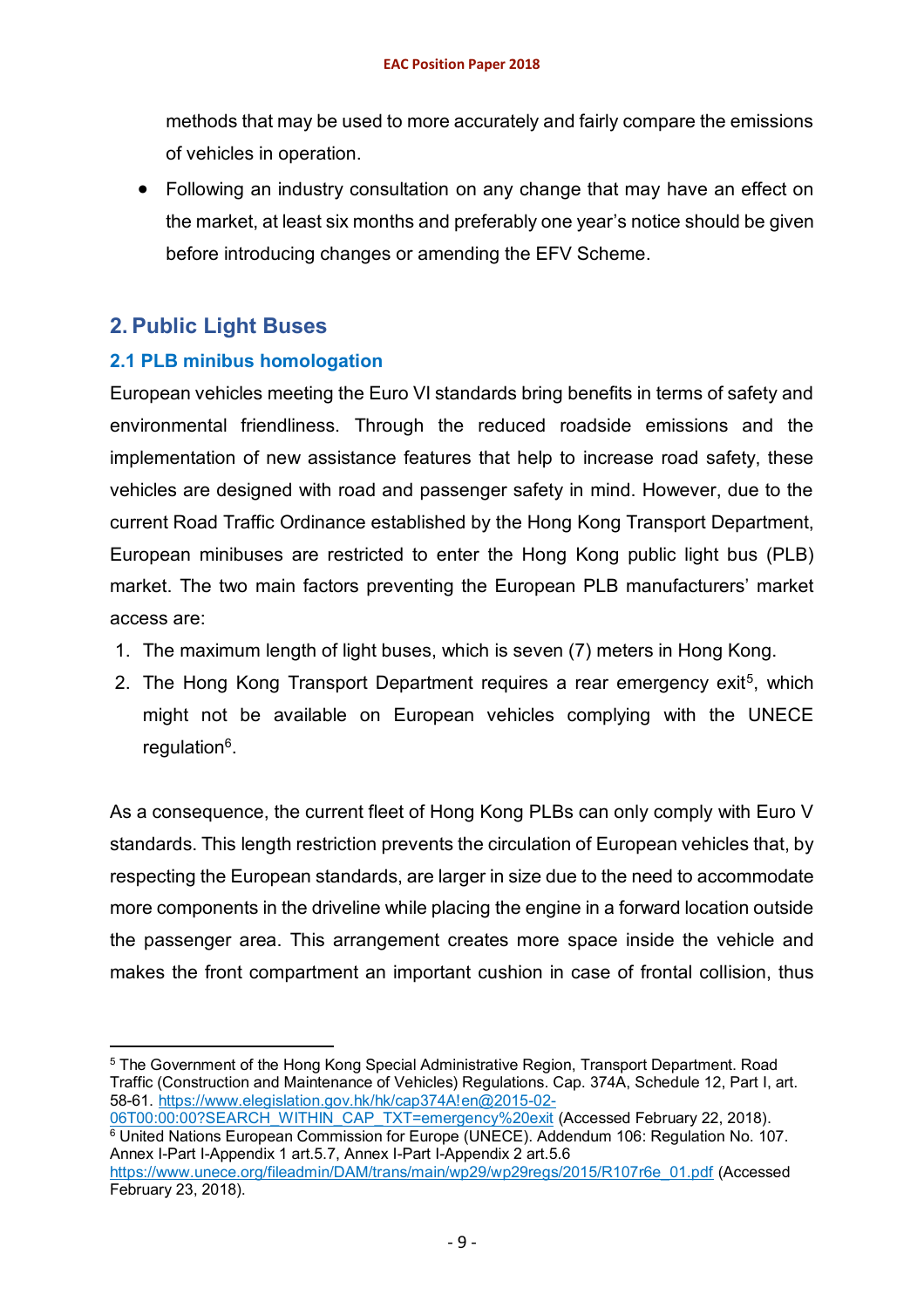reducing the harm to the vehicle's driver compared with the currently licensed PLBs, where the engine is placed within the passenger compartment.

Safety of PLBs in Hong Kong appears to be a key concern. According to the Hong Kong road safety statistics, in 2016 public light buses had a significant involvement rate in vehicle accidents with over  $1,000$  cases<sup>7</sup>. In this regard, the European automotive manufacturers could introduce suitable models whose features can extensively reduce the risk of accidents while improving the safety of public transport drivers and passengers (e.g. Anti-Skid Regulation, Electronic Brakeforce Distribution, Brake Assist, Cross Wind Assist, Lane Keeping Assist, Blind Spot Assist, Collision Prevention Assist, Electronic Stabilizer Program, multiple emergency exits, deformation zone, air bags, Traction Control System, Cruise Control, etc.).

#### **2.2 Recommendations**

l

The EAC asks the Hong Kong Government to consider the following recommendations:

- To give exemptions to the latest European minibuses in order to allow the introduction of European models complying with Euro VI standards to be sold into the Hong Kong PLB market.
- To approve the safety window and escape hatch as emergency exits to increase the total area for emergency rescue.

#### **3. Utilization of heavy commercial vehicles**

The size and weight limits for commercial vehicles can affect the productivity rate of trucks with repercussions on their environmental impact. According to the recent trend, the number of articles and products transported is increasing, along with a decrease in density of the freight moved leading to a higher need for volume capacity of the loading unit. In order to address this need, the physical dimensions of containers must be increased up to technical and societal limits.

At the same time, trucks that work to their load capacity, such as construction trucks, have technical capacities meeting European regulations that in many cases exceed

<sup>7</sup> The Government of the Hong Kong Special Administrative Region, Transport Department. *Vehicle Involvements in Accidents by Class*. [http://www.td.gov.hk/filemanager/en/content\\_4849/table72.pdf](http://www.td.gov.hk/filemanager/en/content_4849/table72.pdf) (Accessed February 23, 2018).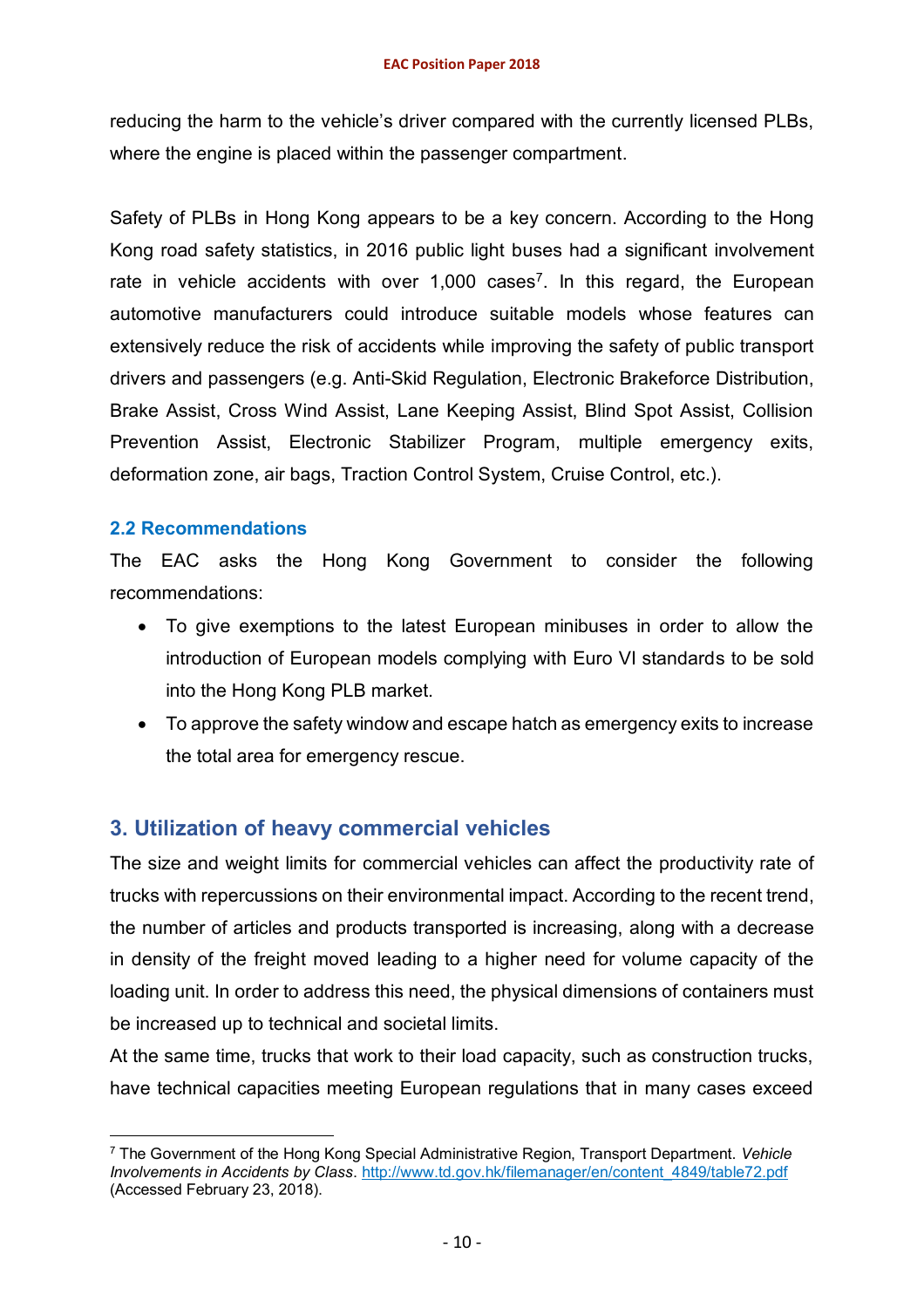the legal loading allowed in Hong Kong. In such cases, the truck is being under-utilized in Hong Kong, thus resulting in an unnecessarily large number of trucks on the road.

#### **3.1 Alignment with EU regulations**

In order to embrace the demand for greater volume capacity, the previous European regulation needed to be reviewed. In 2011 the European Commission decided to revise Directive 96/53/EC of July 1996, specifically with regard to the weight and dimensions of road vehicles<sup>8</sup>. The purpose was to improve energy efficiency and road safety.

|                           | Length<br>Max.<br>(HK/EU) | Max.<br>Width I<br>(HK/EU) | Max.<br>Height<br>(HK/EU)* |
|---------------------------|---------------------------|----------------------------|----------------------------|
| <b>Light Bus</b>          | 7.0m / 12.0m              | 2.3m / 2.55m               | 3.0m / 4.0m                |
| Single Deck Bus           | 12.0m / 15.0m             | 2.5m / 2.55m               | 3.5m / 4.0m                |
| Medium Goods              | 11.0m / 12.0m             | 2.5m / 2.55m               | 4.6m / 4.0m                |
| Heavy Goods (Rigid)       | 11.0m / 12.0m             | 2.5m / 2.55m               | 4.6m / 4.0m                |
| Heavy Goods (Articulated) | 16.0m / 16.5m             | 2.5m / 2.55m               | 4.6m / 4.0m                |
| <b>Trailer</b>            | n/a / 12.0m               | n/a / 2.55m                | n/a / 4.0m                 |
| Road Train                | n/a / 18.75               | n/a / 2.55m                | n/a / 4.0m                 |

Chart 1: Length Requirements in Hong Kong and EU

\* 4.0m height restriction in Europe due to bridge heights. Not applicable in Hong Kong.

The European Parliament's Transportation Committee could not agree on the additional length to be allowed, but it nevertheless suggested the Commission to bring forward a delegation act on this issue. A full utilization of the load capacity, and therefore a larger truck, will reduce the fuel consumption per tonne.km, the number of

l 8 Council of the European Union. Directive 96/53/EC, [http://eur-lex.europa.eu/legal](http://eur-lex.europa.eu/legal-content/IT/TXT/?uri=celex%3A31996L0053)[content/IT/TXT/?uri=celex%3A31996L0053](http://eur-lex.europa.eu/legal-content/IT/TXT/?uri=celex%3A31996L0053) (Accessed November 20, 2017)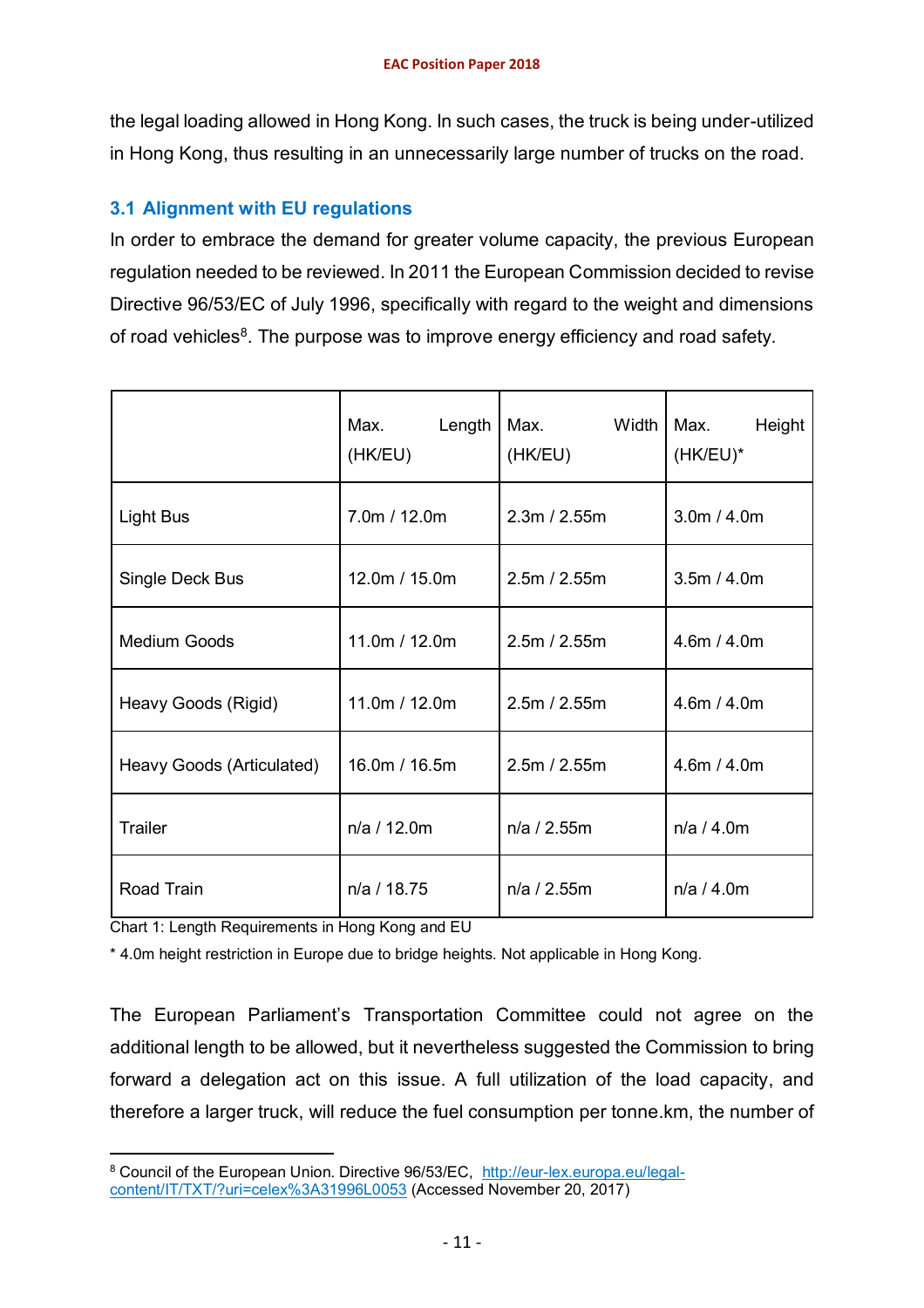trucks on the road and thereby reduce traffic congestion, air pollution, and the overall environmental impact.

#### **3.2 Recommendations**

The EAC would like to propose the following recommendations for the consideration of the Hong Kong Government:

- To revise the current weight and length regulations in Hong Kong and align them, wherever possible, with the EU regulations, so as to allow a better utilization of trucks while reducing their number on the road.
- To implement a pilot project in Hong Kong to test out heavier and longer vehicles that can carry two containers per vehicle on identified roads.

#### **4. Attract Talent in Hong Kong**

#### **4.1 Shortage of Manual Labour in Hong Kong**

In Hong Kong, there are 16,990 workers employed in the area of vehicle servicing sector and in the vehicle/auto-parts retail sector. Among these, 33% of the workforce is allocated to vehicle mechanics, summing up to nearly 5,600 workers. In 2017 the manpower requirement was expected to increase to 18,1819. This gap between labour force needed and available labour force has to be closed. In addition, the ageing population and declining birth rate of Hong Kong is inevitably leading to a further shortage of qualified manual labour in the vehicle sector. Therefore, as vehicles become more sophisticated and electrification increases there will be an increasing need for highly skilled and trained technicians.

According to the Automobile Training Board, graduates from the full-time Higher Diploma in Automotive Engineering program will cover 54% of the projected demand for technicians, whereas the projected demand of craftsman can be covered up to 76% by Diploma apprentice<sup>10</sup>. Hence, there is an urgent need to attract more trainees to the programs, as the quality of service might otherwise decrease.

l

<sup>9</sup> Automobile Training Board, Vocational Training Council. *2016 Manpower Survey Report Automobile Industry*, p. 1[.http://www.vtc.edu.hk/uploads/files/publications/automobile\\_training\\_board/en/](http://www.vtc.edu.hk/uploads/files/publications/automobile_training_board/en/2016%20AU%20MPS%20Report%20(Bilingual)%2017%20Jan%202017.pdf)  (Accessed November 20, 2017).

 $10$  Ibid.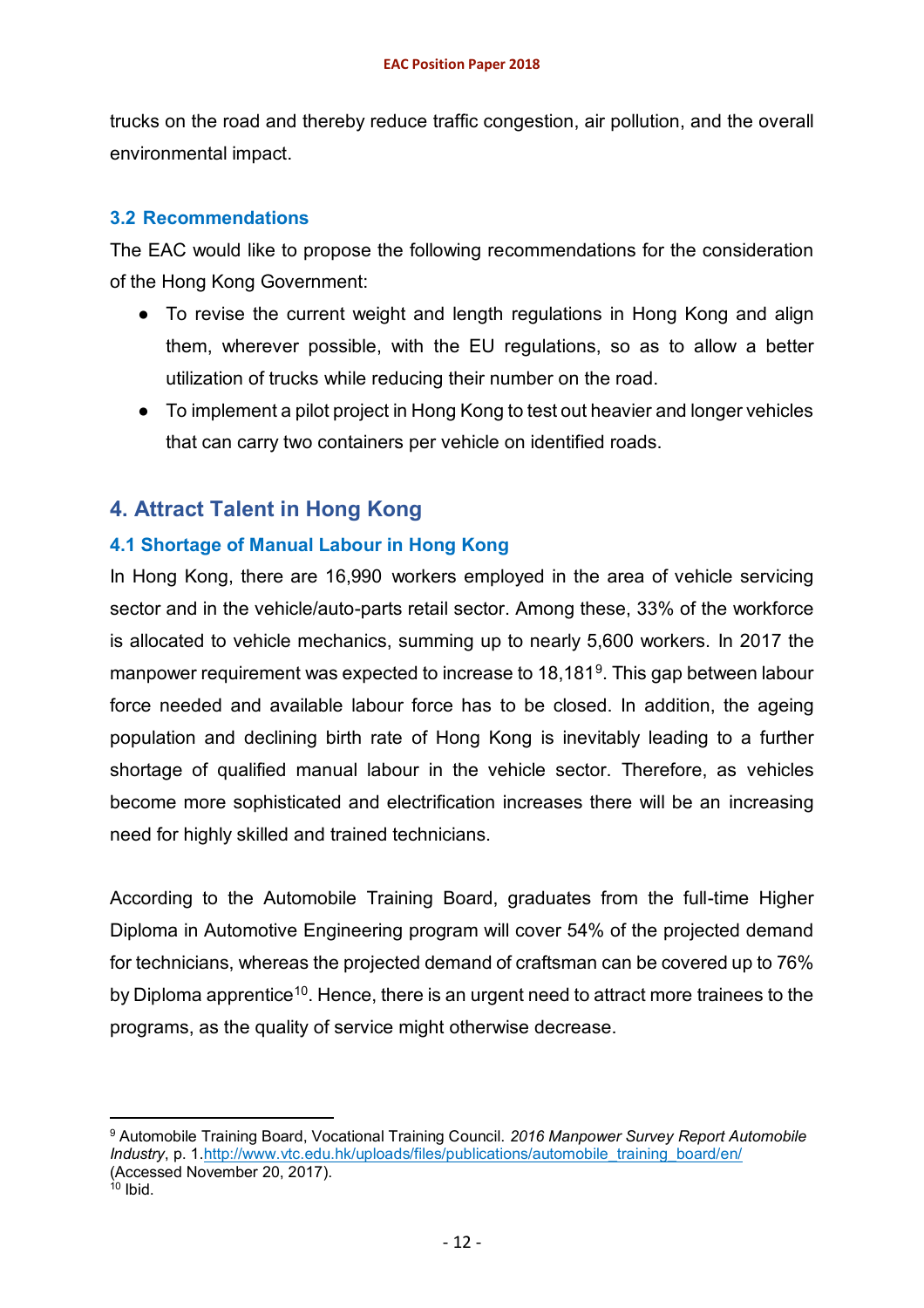#### **4.2 Attract talents to Manual Labour**

The EAC supports the Hong Kong government's decision to continue with the Pilot Training and Support Scheme through the Vocational Training Council which, firstly introduced in the academic year 2014/15, has been reconfirmed in the 2018/19 budget release. With this Scheme, the Government aims at providing a more qualified "vocational and professional education and training" to attract the local youth to the vehicle maintenance industry<sup>11</sup>. In addition, the EAC also welcomes the paragraph "Importation of Labour" part of the 2017 Policy Address. The Hong Kong Government thus shows its commitment to make blue collar jobs more attractive as well as its availability to the "possibility of increasing imported labour on an appropriate limited scale<sup>"12</sup>. Similar to other blue-collar jobs, the chances and opportunities of becoming a mechanic need to be promoted among the public, especially among young staff members. Therefore, the EAC encourages the relevant policy bureaux and departments to recognize car manufacturers and mechanics as a relevant industry that is facing a significant shortage of labour force. The members of the EAC could contribute to discussions on how to enhance training and attract new talents based on their experience in Europe.

#### **4.3 Vocational Education Training (VET) Programs**

l

The Earn and Learn Scheme (ELS), recommended by the Training Board, provides clear academic and career pathways. Within this Scheme, participants will be introduced to a program of on-the-job training and classroom learning. The ELS seems to be successful as registered apprentices in vehicle servicing trades increased over the past 2 years.

For in-service workers, the Training Board recommends the Engineering Training Subsidy Scheme (ETSS) to upgrade their knowledge and qualifications. From the Academic Year 2016/17, the ETSS provides tuition fee subsidy for 3 cohorts of students enrolled in designated professional part-time programs offered by the

<sup>11</sup> The Government of the Hong Kong Special Administrative Region. *The 2018-19 Budget*, 127. [https://www.budget.gov.hk/2018/eng/pdf/e\\_budget\\_speech\\_2018-19.pdf](https://www.budget.gov.hk/2018/eng/pdf/e_budget_speech_2018-19.pdf) (Accessed March 24,2018). <sup>12</sup> The Government of the Hong Kong Special Administrative Region. *The Chief Executive's 2017 Policy Address.* Available at:<https://www.policyaddress.gov.hk/2017/eng/pdf/PA2017.pdf> (Accessed 12 Feb. 2018).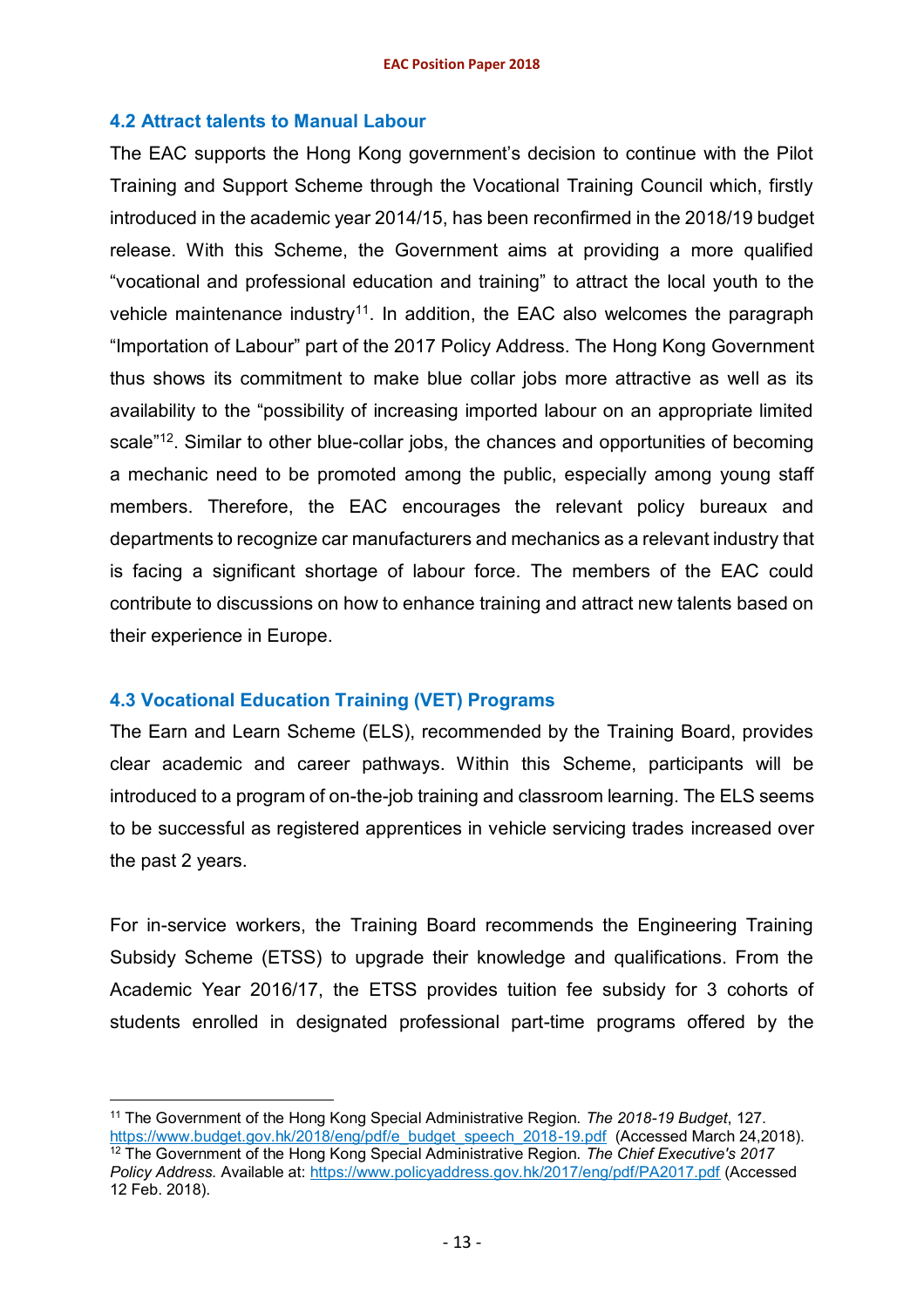Vocational Training Council (VTC)<sup>13</sup>. However, as this is only available to a limited number of students, additional efforts are needed to promote the programs offered by the VTC.

Nevertheless, the Vocational and Professional Education Training (VPET) Programs for young professionals might pose an alternative to students who recently graduated from high school. Even though VPET Programs have a good reputation in Hong Kong, 34% of secondary school students would not consider pursuing them, and 28% of their parents would not advise their children to pursue this type of career<sup>14</sup>. Regarding the career prospect, only half of the secondary school students and 56% of their parents believe VPET Programs offer good career prospects<sup>15</sup>.

Taking these numbers into account, it is important to not only promote VPET Programs, but to also raise awareness about future career options. Therefore, the EAC welcomes Paragraph 124 and 125 of the 2017 Policy Address on the promotion and improvement of VPET Programs.

#### **4.4 Education for manual labour in Germany**

Among European countries, Germany offers an interesting example related to education for manual labour. In Germany, students can participate to a dual vocational training system that combines attending classes at a vocational school with receiving an on-the-job training at a company. This educational program is split into two parts and, currently, there are around 350 officially recognized training programs in Germany16. During the "dual system" apprenticeship, the apprentice spends two to three days per week working at a company where practical skills are passed on to the student. During the other days, the student goes to school to learn the relevant theoretical knowledge. Schools and companies are working together in order to align

 $\overline{a}$ 

<sup>13</sup> Automobile Training Board, Vocational Training Council. *2016 Manpower Survey Report Automobile Industry*, p. 5. [http://www.vtc.edu.hk/uploads/files/publications/automobile\\_training\\_board/en/](http://www.vtc.edu.hk/uploads/files/publications/automobile_training_board/en/2016%20AU%20MPS%20Report%20(Bilingual)%2017%20Jan%202017.pdf) (Accessed November 20, 2017).

<sup>14</sup> The Government of the Hong Kong Special Administrative Region. *Report of the Task Force on Promotion of Vocational Education*, p. 70. [http://www.edb.gov.hk/attachment/en/edu-system/other](http://www.edb.gov.hk/attachment/en/edu-system/other-edu-training/vocational-other-edu-program/Report%20of%20the%20Task%20Force%20on%20Promotion%20of%20Vocational%20Education%20(ENG).pdf)[edu-training/vocational-other-edu-](http://www.edb.gov.hk/attachment/en/edu-system/other-edu-training/vocational-other-edu-program/Report%20of%20the%20Task%20Force%20on%20Promotion%20of%20Vocational%20Education%20(ENG).pdf)

[program/Report%20of%20the%20Task%20Force%20on%20Promotion%20of%20Vocational%20Edu](http://www.edb.gov.hk/attachment/en/edu-system/other-edu-training/vocational-other-edu-program/Report%20of%20the%20Task%20Force%20on%20Promotion%20of%20Vocational%20Education%20(ENG).pdf) [cation%20\(ENG\).pdf.](http://www.edb.gov.hk/attachment/en/edu-system/other-edu-training/vocational-other-edu-program/Report%20of%20the%20Task%20Force%20on%20Promotion%20of%20Vocational%20Education%20(ENG).pdf) (Accessed November 23, 2017).

 $15$  Ibid, p.72

<sup>16</sup> Make it in Germany. *Vocational training in Germany – how does it work?* [http://www.make-it-in](http://www.make-it-in-germany.com/en/for-qualified-professionals/training-learning/training/vocational-training-in-germany-how-does-it-work)[germany.com/en/for-qualified-professionals/training-learning/training/vocational-training-in-germany](http://www.make-it-in-germany.com/en/for-qualified-professionals/training-learning/training/vocational-training-in-germany-how-does-it-work)[how-does-it-work](http://www.make-it-in-germany.com/en/for-qualified-professionals/training-learning/training/vocational-training-in-germany-how-does-it-work) (Accessed November 23, 2017).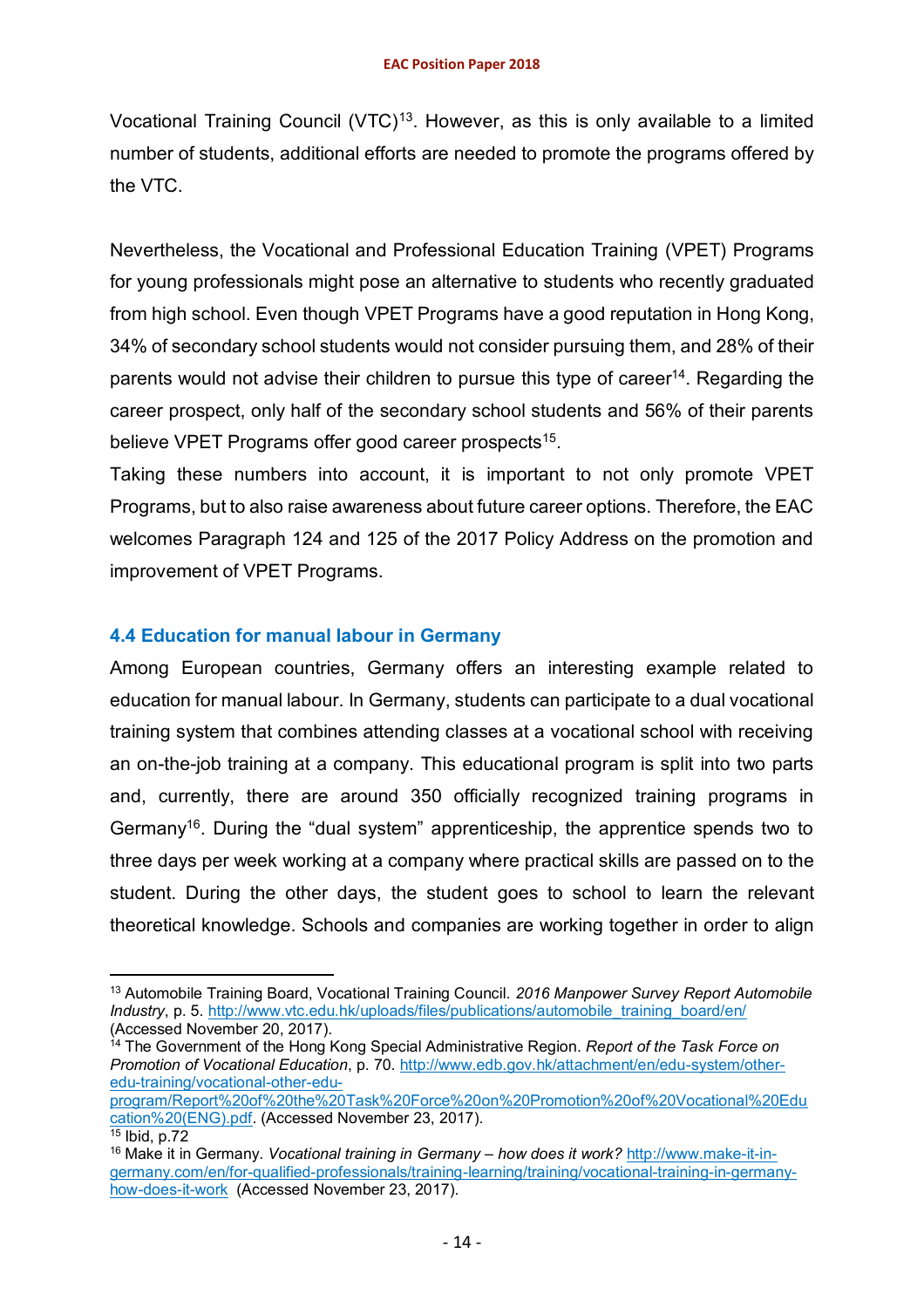and ensure the best training for the apprentice. The advantage of this program is that students are paid during the years of apprenticeship while being exposed to opportunities of on-the-job training and work experience – hence the attractiveness of this program among young students.

#### **4.5 Recommendations**

The EAC would like to propose the following recommendations for the consideration of the Hong Kong Government:

- The Hong Kong Government is encouraged to raise awareness on the importance of labour force to its economy and to make efforts to raise the status of such workers.
- Hong Kong should adopt best practices from the German vocational education system – such as the dual-track VPET – to attract the local youth to the vehicle maintenance industry.
- To further increase the labour market competitiveness, Hong Kong should look to other national examples (e.g. Mainland China) of opening up the market to foreign workforce.
- To include vehicle maintenance professionals in the service sectors enjoying preferential treatment under the Mainland and Hong Kong Closer Economic Partnership Arrangement (CEPA).

#### **5. Vehicle registration data**

#### **5.1 Access to up-to-date vehicle registration data**

The Government of the Hong Kong Special Administrative Region has shown its willingness to support the development of various industries by proactively opening up datasets in registered motorcycles, private cars and goods vehicles. Previously, the EAC requested detailed vehicle registration data from the Transport Department (TD); in response, the TD published official registration data related to vehicles from August to December 2017 on its website. However, the EAC would like to point out the importance of a more processed vehicle registration dataset to be provided by the TD. This is to give stakeholders, in particular vehicle manufacturers, access to this data within a timely manner in order to improve the supply-chain management. Vehicle manufacturers will be able to improve their sales forecasting to import vehicles that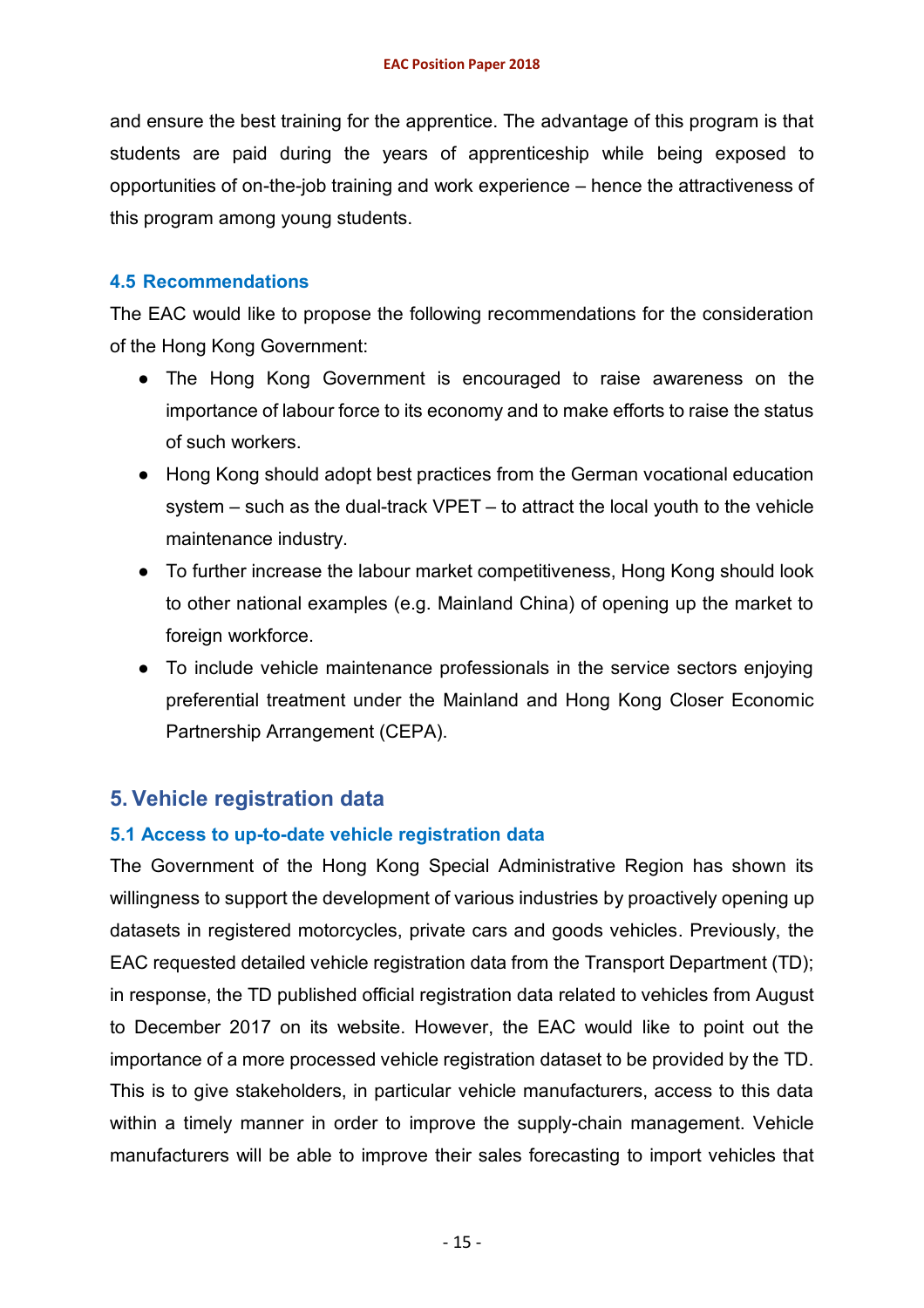better meet consumer demand while bringing increased efficiencies through better stock control.

#### **5.2 Vehicle registration data in Europe: the German case**

In Germany, the Kraftfahrt-Bundesamt (Federal Motor Vehicle Transport Authority) publishes a record every month, thereby announcing the cars sold in that month and the total cars sold during the current year. For a better overview, the data is already processed before being uploaded to the website. Several statistics and charts are provided and they can be accessed by everyone. In this way, every stakeholder can easily follow the number of cars sold, for example, by brand, category or size. In addition, the different datasets state the percentage by which the sales numbers have risen or fallen compared to the previous month and to the previous year, and also the total number of cars sold since beginning of the year compared to the previous year. This record allows car manufacturers to track the sales numbers over the course of the year and by comparing it to previous years, enabling them to identify a certain cycle or trend. For this reason, the record can improve the allocation of resources and therefore bring advantages to all stakeholders.

#### **5.3 Recommendations**

The EAC would like to suggest to the Transport Department of the Hong Kong Government:

• The monthly publication of a more processed dataset of vehicle registrations, presented by categories such as by brands, type of vehicle, PV and CV.

#### **6. Future trends of the automotive industry**

#### **6.1 Opening up data access for the automotive industry**

Digitalization is becoming an integral part of our daily lives. In a digital era, to improve the safety, mobility and efficiency of driving, the EAC welcomes paragraph 77 of the Chief Executive's 2017 Policy Address. The paragraph "Open up government data" highlights the willingness of the Hong Kong Government, in the course of the Smart City development, to proactively open up datasets in various areas to facilitate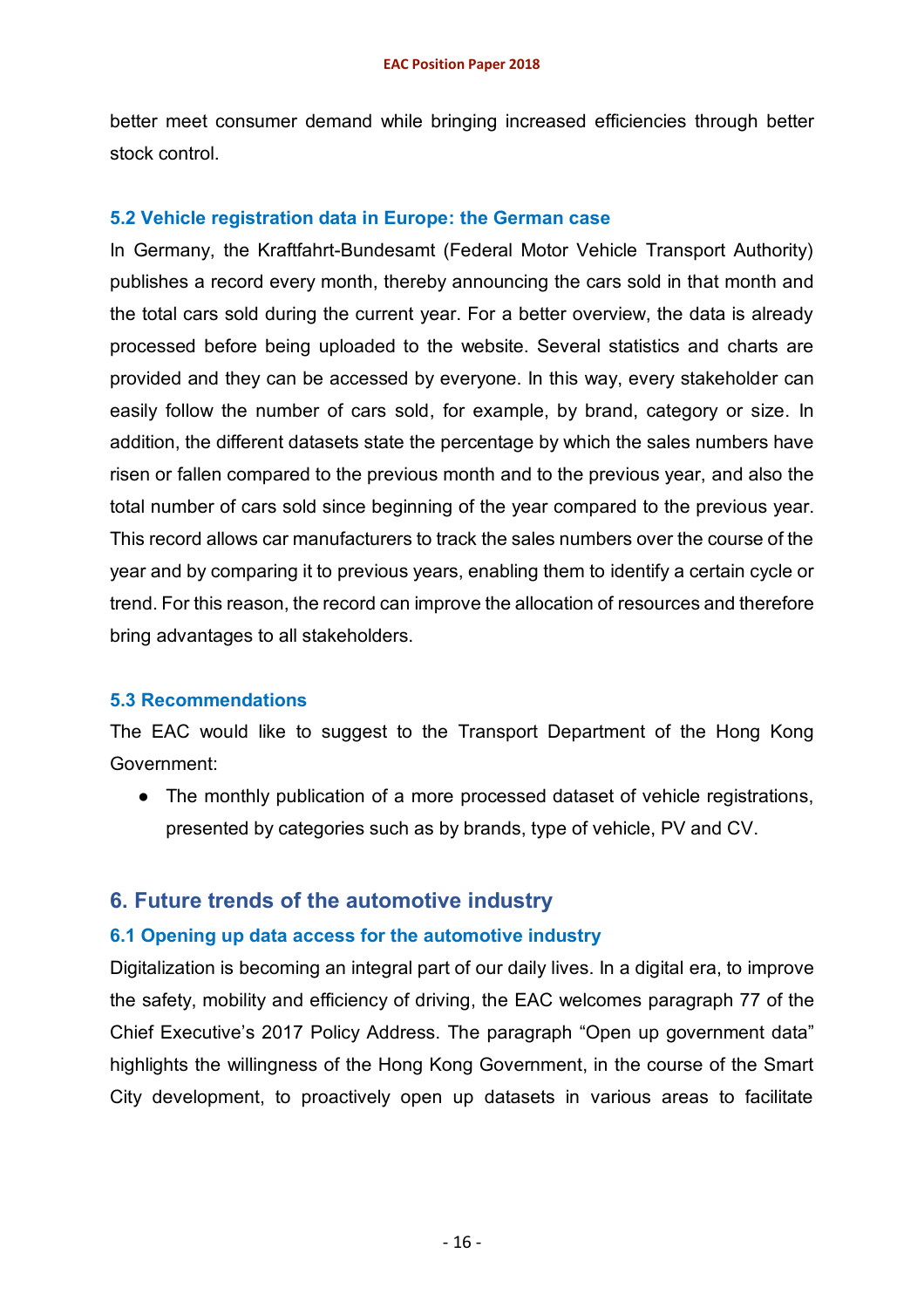#### **EAC Position Paper 2018**

technological research as well as the development of various industries<sup>17</sup>. These efforts have been further demonstrated by the publication of the Smart City Blueprint in December 2017. Similar to the work conducted by the Intelligent Transport System (ITS) and Cooperative Intelligent Transport System (C-ITS) Deployment Platform in the European Union, a whole section of this Blueprint is dedicated to Smart Mobility. This provides a roadmap to the stakeholders examining possibilities and seeking improvement on the future of mobility.

Following the suggestion stated in the Report of Consultancy Study on Smart City Blueprint for Hong Kong (Smart City Blueprint), the EAC supports the access to more real-time traffic/road information based on Vehicle-to-everything communication technology (V2X)<sup>18</sup>. The Hong Kong Government should consider the development of a strategy for centralized information and allow car manufacturers to access the existing data. Therefore, the EAC also supports the development of an ITS strategic roadmap, which will serve as a framework for the ITS development and implementation in Hong Kong19; such a holistic approach provides security and allows better planning for the manufacturers. As a result, Hong Kong could place itself as a leader in the connected vehicles market.

#### **6.2 Access to data for Intelligent Transport System**

l

The Hong Kong Government agreed on an important step by highlighting the need to collect additional data. As announced under paragraph 8(ii) of the 2017 Policy Address, the Government supports the launch of a pilot Multi-Functional Smart Lampposts scheme "to support the building of a smart city with city-wide coverage of data and network" and thus "to enhance city and traffic management"20. Moreover, paragraph 82 in the 2017 Policy Address, emphasizing Smart Mobility and the development of the Intelligent Transport System, addresses several important aspects such as real-time traffic information, on-street parking meters, and ideas to provide

<sup>17</sup> The Government of the Hong Kong Special Administrative Region. *The Chief Executive's 2017 Policy Address.* Available at:<https://www.policyaddress.gov.hk/2017/eng/pdf/PA2017.pdf>(Accessed October 11, 2017).

<sup>18</sup> PwC. *Report of Consultancy Study on Smart City Blueprint for Hong Kong*, p.28. [https://www.smartcity.gov.hk/report/.](https://www.smartcity.gov.hk/report/) (Accessed November 9, 2017).  $19$  Ibid, p.29

<sup>20</sup> The Government of the Hong Kong Special Administrative Region. *The Chief Executive's 2017 Policy Address.* Available at:<https://www.policyaddress.gov.hk/2017/eng/pdf/PA2017.pdf> (Accessed October 11, 2017)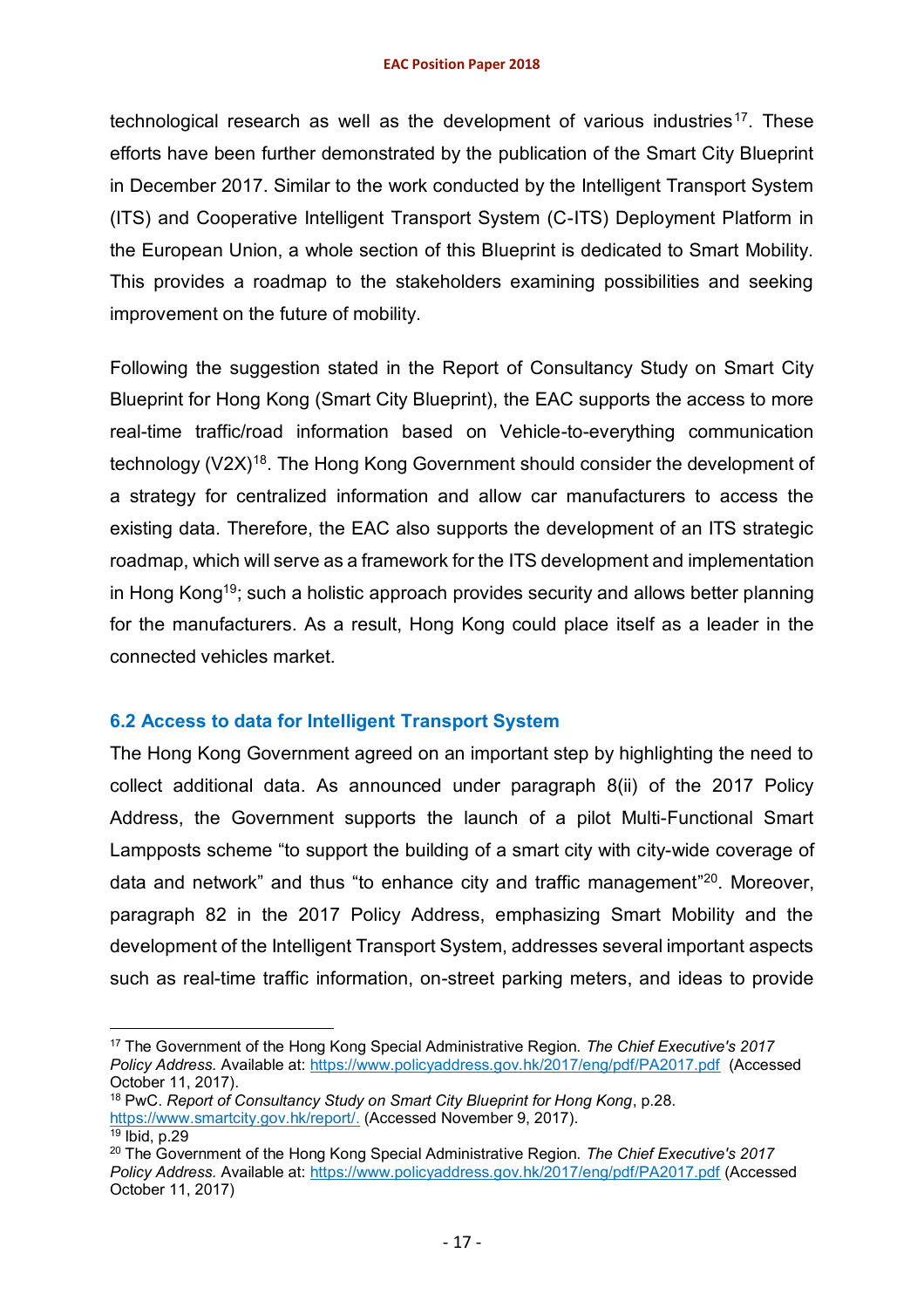timely traffic information to drivers. In the past years, the above-mentioned topics have been of special interest to the European car manufacturers. Especially, to name a couple of examples, the access and sharing of real-time traffic information and smart parking information. To achieve the possibility to introduce connected vehicles in Hong Kong, it is of great importance to allow vehicle manufacturers to access the data being collected.

#### **6.3 Installation of traffic detectors, Speed Map Panels and Journey Time Indication Systems**

In order to enhance traffic management by using Intersection Traffic Controllers (ITC), it is essential to receive information about real time traffic and parking space. In fact, these features would allow the drivers to adapt their journey to the traffic situation and update their navigation route accordingly. The Hong Kong Government has proved to be committed to upgrade its traffic management tools. First, as mentioned in paragraph 82 of the 2017 Policy Address, it is recommended to combine various existing transport mobile applications of the Transport Department into one platform<sup>21</sup> – this operation would lead to the creation of an All-in-one Transport Mobile Application, instead of having three mobile applications as it is at the moment. Secondly, with reference to the Smart City Blueprint, the Hong Kong Government is also committed to the installation of additional Journey Time Indication Systems (JTISs) and Speed Map Panels (SMPs), which will further increase the coverage that currently sums up to 80% of the strategic routes of Hong Kong<sup>22</sup>.

The EAC welcomes these initiatives. However, there is room for improvement by providing commuters with the collected data and allowing them to better adapt to the traffic situation. In this regard, the update of Regulation 37 of the Road Traffic Regulations is necessary to allow an improved vehicle-to-infrastructure (V2I) communication by using in-vehicle displays. In-vehicle displays could, for example, be connected to the Internet, to the driver's smartphone and mobile applications, which would consequently allow the driver to receive automated notifications shared via a mobile application. Moreover, with in-vehicle displays, drivers are less likely to be

l

 $21$  Ibid.

<sup>22</sup> PwC. *Report of Consultancy Study on Smart City Blueprint for Hong Kong*, p.24. <https://www.smartcity.gov.hk/report/> (Accessed November 9, 2017).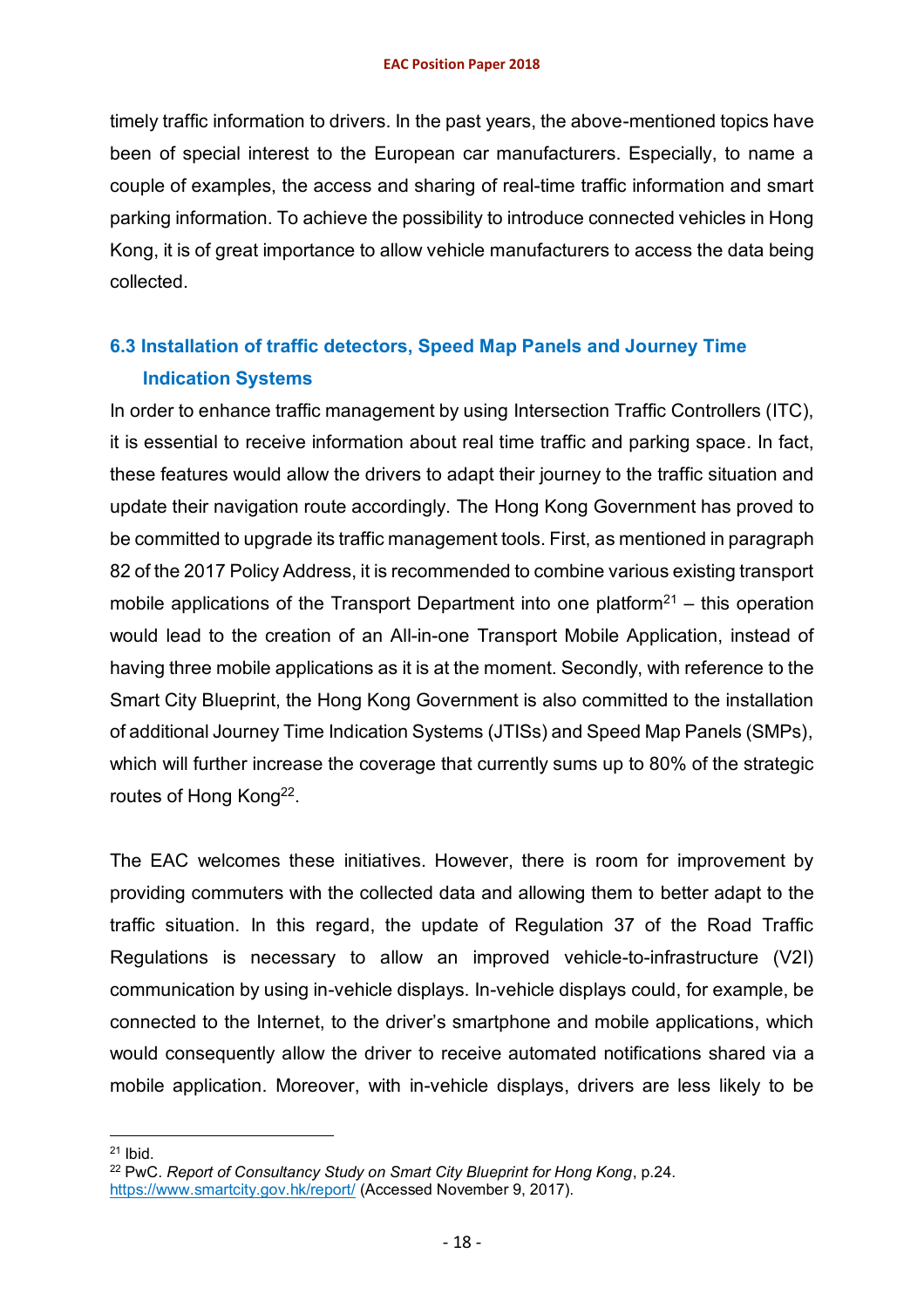distracted and induced to check current traffic information on their phone while driving. Significant potential can be seen in providing the driver with notification on less congested routes, but also in offering advice if other commuting transport systems might be a better choice. Finally, by broadening the drivers' options, these features can also have a positive impact on the air pollution in Hong Kong by reducing heavy traffic congestions.

#### **6.4 Smart Parking**

Drivers in Hong Kong do not only face congested roads but also the time-consuming search for a vacant parking place. This search, which obliges drivers to circle around an area while looking for a parking slot, results in an unnecessary and mostly avoidable contribution to air pollution. In order to improve the parking situation, the EAC welcomes the installation of a new generation of on-parking meters, as announced in paragraph 82 of the 2017 Policy Address<sup>23</sup>. These on-parking meters have new sensors integrated able to detect whether a parking spot is occupied and, in addition, they accept payments through a variety of electronic means<sup>24</sup>. However, to fully benefit from these new parking meters, owners of public car parks must be willing to share their information on parking vacancy with the government<sup>25</sup>.

#### **6.5 Driver assistance and safety features**

According to the Smart City Blueprint, the use of autonomous vehicles (AV) pilots might start in 2021-2025, and in 2026-2030+ AVs are expected to be seen on the road<sup>26</sup>. However, prior to pilot testing AVs on public roads, the next step is to strengthen and to ease out the use of driving assistance and safety features in vehicles. Advanced driving assistance systems (ADAS) can be understood as "vehicle-based intelligent safety systems which could improve road safety in terms of crash avoidance, crash severity mitigation and protection, and automatic post-crash notification of collision; or indeed integrated in-vehicle or infrastructure based systems which contribute to some

l

<sup>23</sup> The Government of the Hong Kong Special Administrative Region. *The Chief Executive's 2017 Policy Address.* Available at:<https://www.policyaddress.gov.hk/2017/eng/pdf/PA2017.pdf> (Accessed October 11, 2017)

<sup>24</sup> PwC. *Report of Consultancy Study on Smart City Blueprint for Hong Kong*, p.39. [https://www.smartcity.gov.hk/report/.](https://www.smartcity.gov.hk/report/) (Accessed November 9, 2017).

 $25$  Ibid., p.26

<sup>26</sup> Ibid., p.28-29